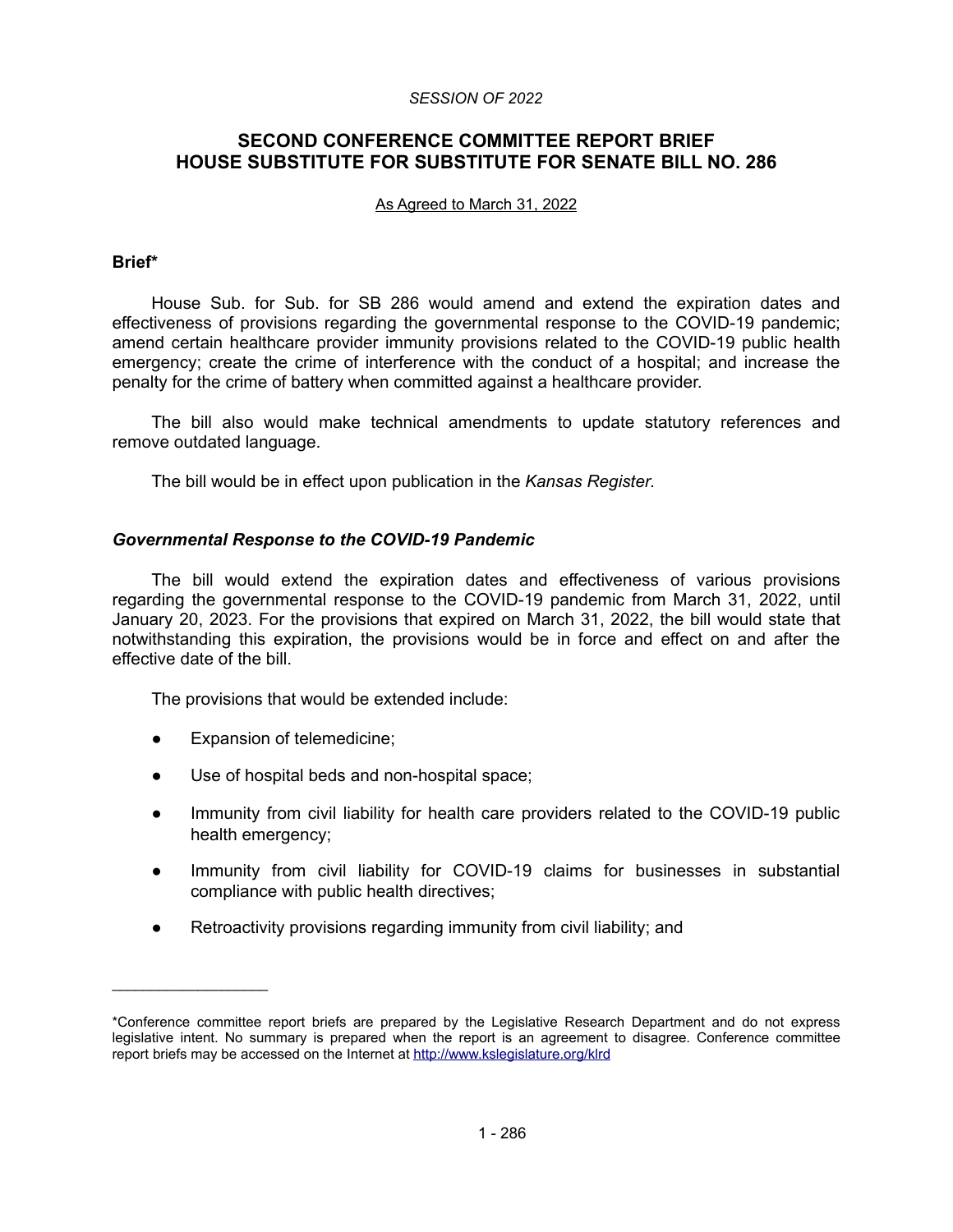Bed usage by critical access hospitals.

The bill also would amend the provisions regarding immunity from civil liability for healthcare providers. Current law provides healthcare providers with immunity from civil liability for damages, administrative fines, or penalties for acts, omissions, healthcare decisions, or the rendering of or the failure to render healthcare services, including services that are altered, delayed, or withheld, as a direct response to the COVID-19 public health emergency. The bill would limit the applicability of this immunity provision to healthcare providers that are not employed by or providing healthcare services at a medical care facility, as defined in statutes governing standards for such facilities. In addition to the extension of this provision until January 20, 2023, the bill would state the provision would apply to such claims accruing on or after March 30, 2022, and prior to the effective date of the bill. [*Note*: Under continuing law, the immunity period began March 12, 2020.]

For healthcare providers employed by or providing healthcare services at a medical care facility, the bill would provide immunity from civil liability for damages, administrative fines, or penalties that arise out of or relate to acts, omissions, healthcare decisions, or the rendering of or the failure to render healthcare services, including services that are altered, delayed, or withheld, related to the COVID-19 public health emergency. This immunity would not apply to a healthcare provider employed by or providing healthcare services at a medical care facility that denies healthcare services to a person at such medical facility based solely on such person's COVID-19 vaccination status. Additionally, the bill would provide that this immunity would apply to any claims for damages or liability that arise out of or relate to acts, omissions, or healthcare decisions occurring between the effective date of the bill and January 20, 2023, related to the COVID-19 public health emergency, and would apply to any cause of action accruing on or after the effective date of the bill and prior to January 20, 2023.

## *Interference With the Conduct of a Hospital*

The bill would create the crime of interference with the conduct of a hospital, which would be defined as:

- Conduct at or in a hospital so as to knowingly deny an employee of the hospital to enter, to use the facilities of, or to leave any such hospital;
- Knowingly impeding any employee of a hospital from the performance of such employee's duties or activities through the use of:
	- Restraint with the intent to prevent such employee from freely moving to a different location or to provide care for another person;
	- Abduction, coercion, or intimidation; or
	- By force and violence or threat thereof; or
- Knowingly refusing to leave a hospital upon being requested to leave by the employee charged with maintaining order in such hospital, if such person is committing, threatens to commit, or incites others to commit any act that did, or would if completed, disrupt, impair, interfere with, or obstruct the mission, processes, procedures, or functions of the hospital.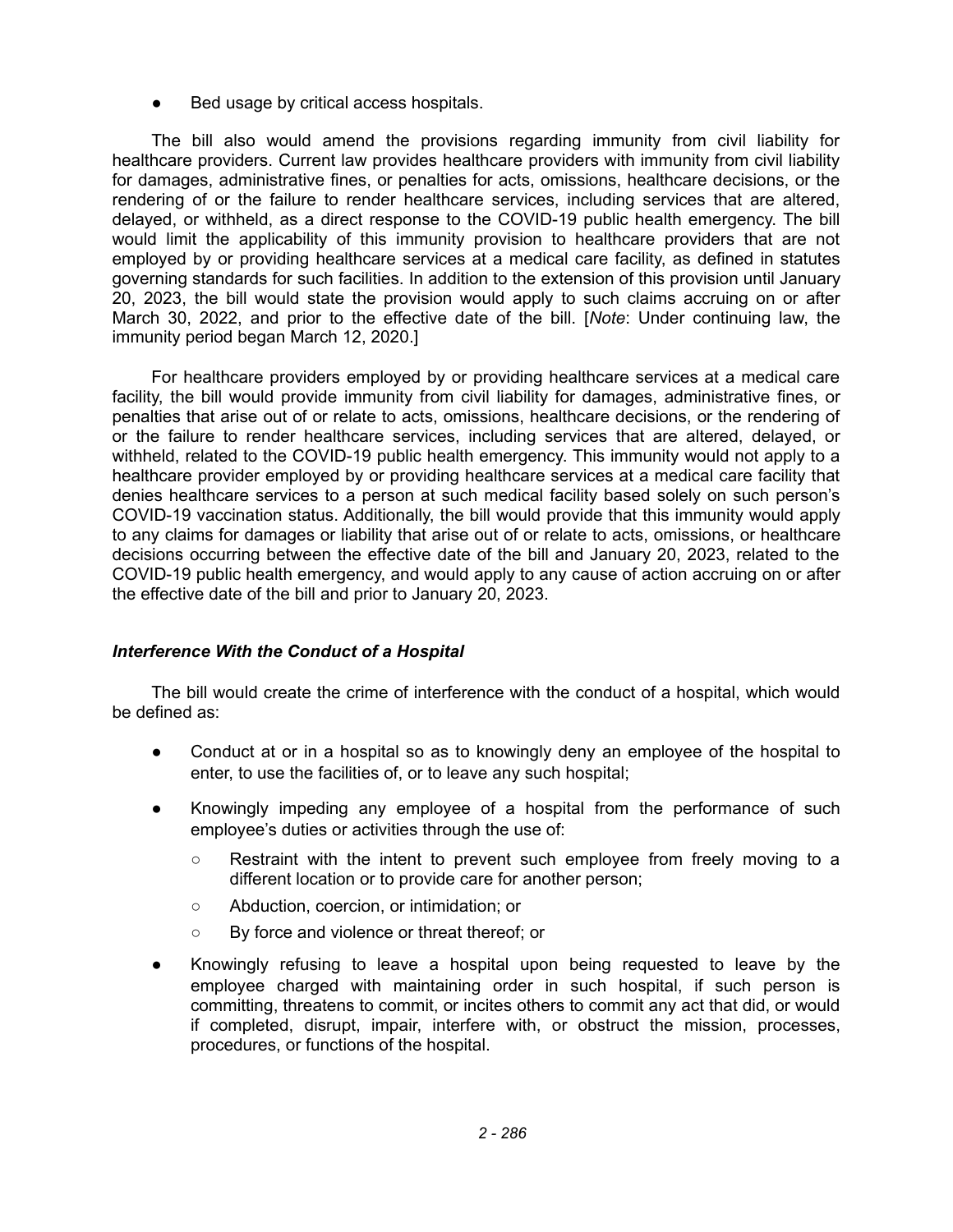The bill also would create the crime of aggravated interference with the conduct of a hospital, which would be defined as any of the above conduct when in possession of any weapon included in the crimes of criminal use of weapons or criminal carrying of a weapon.

For purposes of the new crimes, the bill would define "employee" to mean a person employed by, providing healthcare services at, volunteering at, or participating in an educational course of instruction at a hospital; and would define "hospital" to mean the same as defined in statutes governing the licensing, inspection, and regulation of hospitals.

Interference with the conduct of a hospital would be a class A nonperson misdemeanor, and aggravated interference with the conduct of a hospital would be a severity level 6 person felony.

## *Battery Against a Healthcare Provider*

The bill would amend the crime of battery to define battery against a healthcare provider as a battery committed against a healthcare provider while such provider is engaged in the performance of such provider's duty. "Healthcare provider" would be defined to mean a person who is licensed, registered, certified, or otherwise authorized by the State of Kansas to provide healthcare services in this state and employed or providing healthcare services at a hospital.

Battery against a healthcare provider would be a class A person misdemeanor.

#### **Conference Committee Action**

The Second Conference Committee agreed to the provisions of House Sub. for Sub. for SB 286, as amended by the House Committee of the Whole, with the following amendments:

- Clarifying the elements of the crime of interference with the conduct of a hospital; and
- Modifying the immunity provisions for healthcare providers, including:
	- Continuing existing immunity for healthcare providers not employed by or providing healthcare services at a medical care facility; and
	- Applying the immunity provisions, as amended by the House Committee of the Whole, to healthcare providers employed by or providing healthcare services at a medical care facility, creating an exception from such immunity if the medical care facility denies healthcare services based solely on COVID-19 vaccination status, and specifying a time period during which such immunity would apply.

## **Background**

As referred to the House Committee on Judiciary on May 5, 2021, Sub. for SB 286 contained provisions regarding COVID-19 business relief. These provisions were passed in the Conference Committee Report for 2021 House Sub. for Sub. for SB 273, which was vetoed by the Governor on May 21, 2021.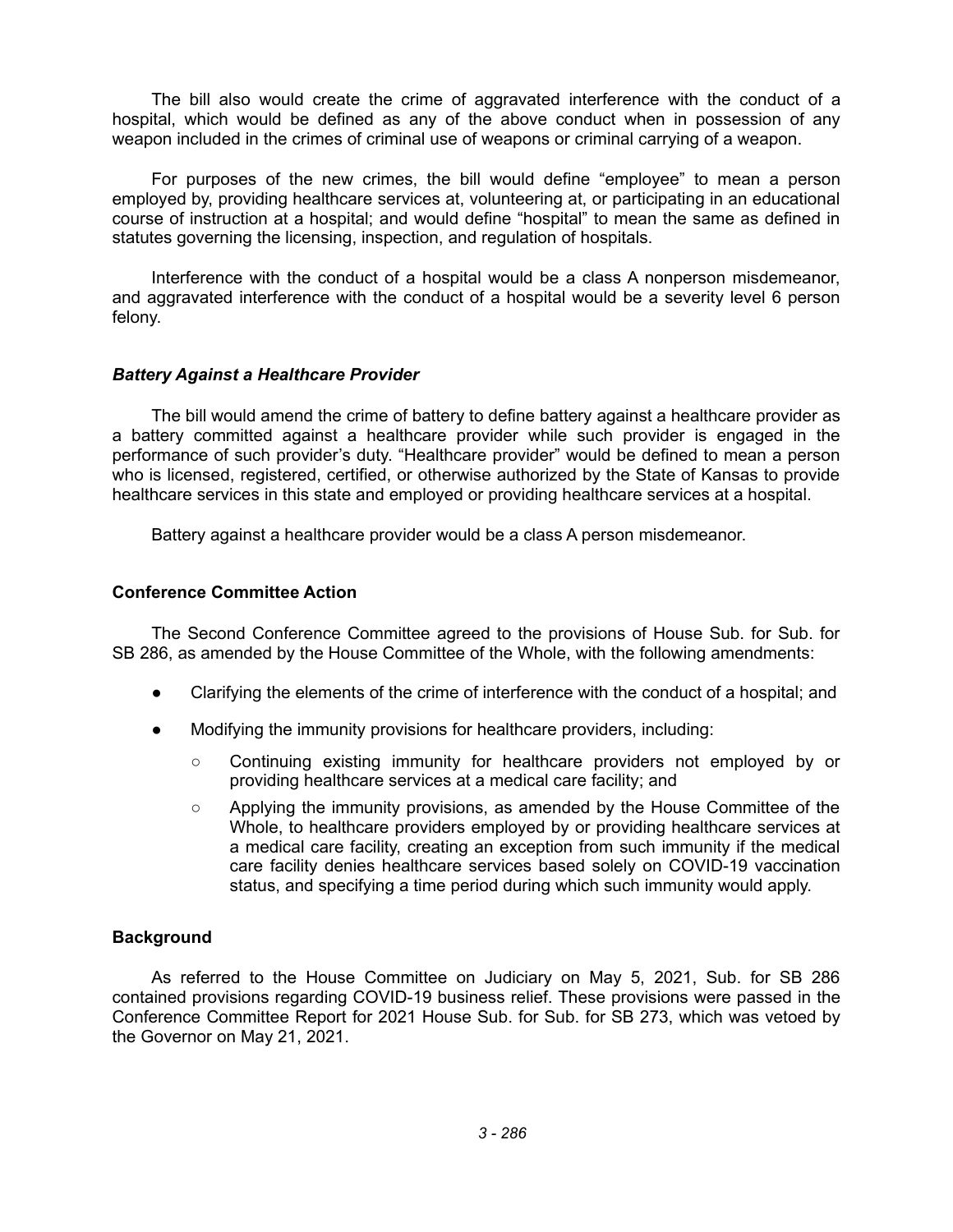On February 17, 2022, the House Committee on Judiciary recommended a substitute bill for Sub. for SB 286 containing contents modified from HB 2652.

On March 9, 2022, the House Committee of the Whole amended the bill to:

- Adjust the healthcare provider civil immunity provision [*Note:* This provision was further modified by the Conference Committee.];
- Add the provisions of HB 2620, as amended by House Committee, regarding interference with the conduct of a hospital and battery against a healthcare provider *[Note:* These provisions were further modified by the Conference Committee.]*;* and
- Make a technical amendment.

## *HB 2652 (Governmental Response to COVID-19 and Other Provisions)*

HB 2652 was introduced by the House Committee on Judiciary at the request of a representative of the Kansas Chamber of Commerce, Kansas Health Care Association, and Kansas Hospital Association.

## *House Committee on Judiciary*

In the House Committee hearing on February 14, 2022, a representative of the Kansas Chamber of Commerce, a representative of the Kansas Center for Assisted Living and Kansas Health Care Association, and a representative of the Kansas Academy for Family Physicians, Kansas Hospital Association, and Kansas Medical Society testified as **proponents** of the bill, stating it would continue to help facilitate the response to the COVID-19 pandemic. Representatives of the Greater Kansas City Chamber of Commerce, InterHab, Kansas Adult Care Executives, and LeadingAge Kansas provided written-only proponent testimony. A private citizen testified as an **opponent** of the bill, stating concerns with the telemedicine and other provisions.

On February 17, 2022, the House Committee adopted an amendment removing a section enacted earlier this year in HB 2477. The House Committee then recommended the contents of Sub. for SB 286, as amended by the Senate Committee of the Whole, be replaced with the amended language of HB 2652 as a House substitute bill.

## *HB 2620 (Crimes – Hospitals and Healthcare Providers)*

HB 2620 was introduced by Representatives Featherston, Concannon, Burroughs, Byers, Clifford, Eplee, Haswood, Hoye, Timothy Johnson, Meyer, Neelly, Ousley, Poskin, Susan Ruiz, Schmidt, Schreiber, Vaughn, Wolfe Moore, and Xu.

## *House Committee on Judiciary*

In the House Committee hearing on February 10, 2022, representatives of AdventHealth Shawnee Mission, Ascension Via Christi Hospitals Wichita, Kansas Hospital Association,